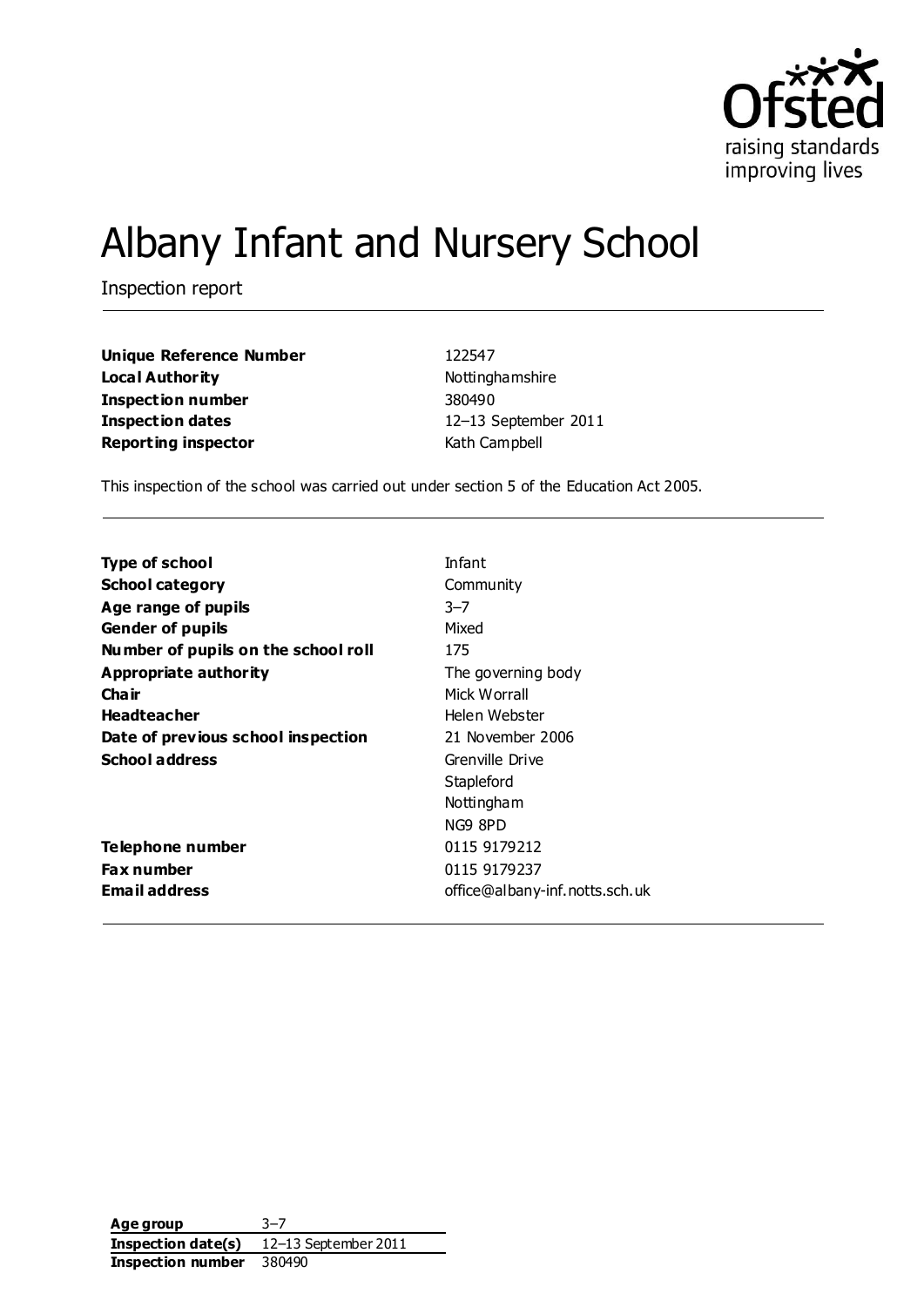The Office for Standards in Education, Children's Services and Skills (Ofsted) regulates and inspects to achieve excellence in the care of children and young people, and in education and skills for learners of all ages. It regulates and inspects childcare and children's social care, and inspects the Children and Family Court Advisory Support Service (Cafcass), schools, colleges, initial teacher training, work-based learning and skills training, adult and community learning, and education and training in prisons and other secure establishments. It assesses council children's services, and inspects services for looked after children, safeguarding and child protection.

Further copies of this report are obtainable from the school. Under the Education Act 2005, the school must provide a copy of this report free of charge to certain categories of people. A charge not exceeding the full cost of reproduction may be made for any other copies supplied.

If you would like a copy of this document in a different format, such as large print or Braille, please telephone 0300 123 4234, or email enquiries@ofsted.gov.uk.

You may copy all or parts of this document for non-commercial educational purposes, as long as you give details of the source and date of publication and do not alter the information in any way.

To receive regular email alerts about new publications, including survey reports and school inspection reports, please visit our website and go to 'Subscribe'.

Piccadilly Gate Store St **Manchester** M1 2WD

T: 0300 123 4234 Textphone: 0161 618 8524 E: enquiries@ofsted.gov.uk W: www.ofsted.gov.uk

Ofsted

© Crown copyright 2011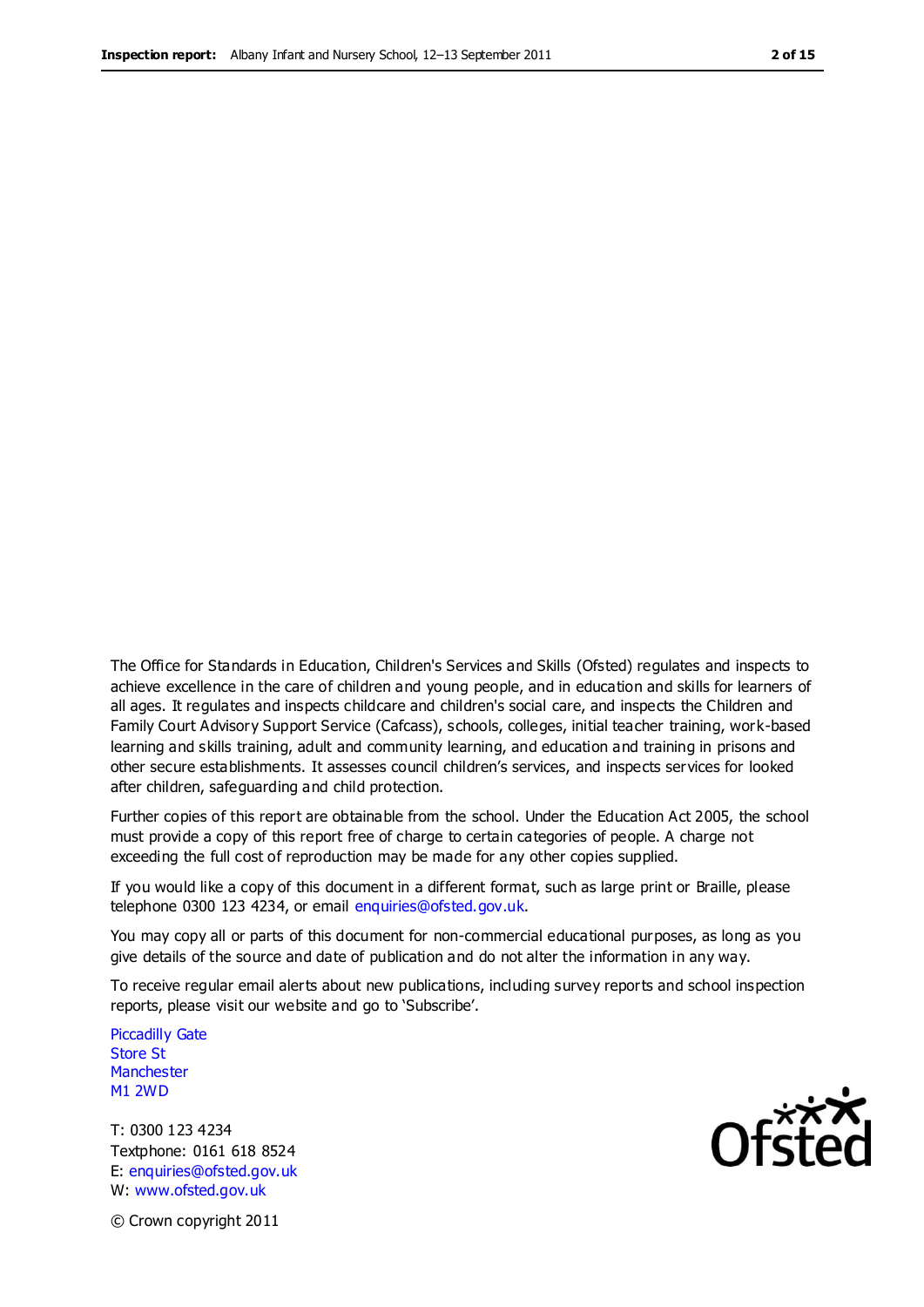# **Introduction**

This inspection was carried out by three additional inspectors. The inspection team observed 11 lessons taught by seven teachers. The inspectors held meetings with members of the governing body, staff and pupils. They also talked informally to parents and carers. They observed the work of the school and looked at a range of documentation, including information about pupils' progress, child protection and safeguarding procedures. They looked at pupils' past and present work and scrutinised responses from 39 questionnaires completed by parents and carers.

The inspection team reviewed many aspects of the school's work. It looked in detail at a number of key areas.

- Does the school use assessment information effectively enough to identify and support pupils who make less than expected progress?
- Do recent curriculum innovations inspire all groups of pupils to achieve as well as they should, particularly boys and those with special educational needs and/or disabilities?
- $\blacksquare$  Is there enough evidence to support the school's view that spiritual, moral, social and cultural development and community cohesion are outstanding?
- Can the school show it has driven through improvement at a fast enough pace during a period of change in teachers' roles and responsibilities, particularly at senior management level?

# **Information about the school**

Albany is a smaller-than-average school on the outskirts of the city. Most pupils are of White British backgrounds and very few pupils speak English as an additional language. The percentage of pupils known to be eligible for free school meals is average. The proportion of pupils with special educational needs and/or disabilities is lower than average. The school has gained several awards in recognition of its work, including Investors in People, the Eco Silver award and Healthy Schools Gold Standard status. There have been several changes to teachers' roles and responsibilities, particularly at senior level, since the previous inspection. Stapleford Children's Centre is situated on the school site. This facility is not managed by the governing body and is inspected and reported on separately.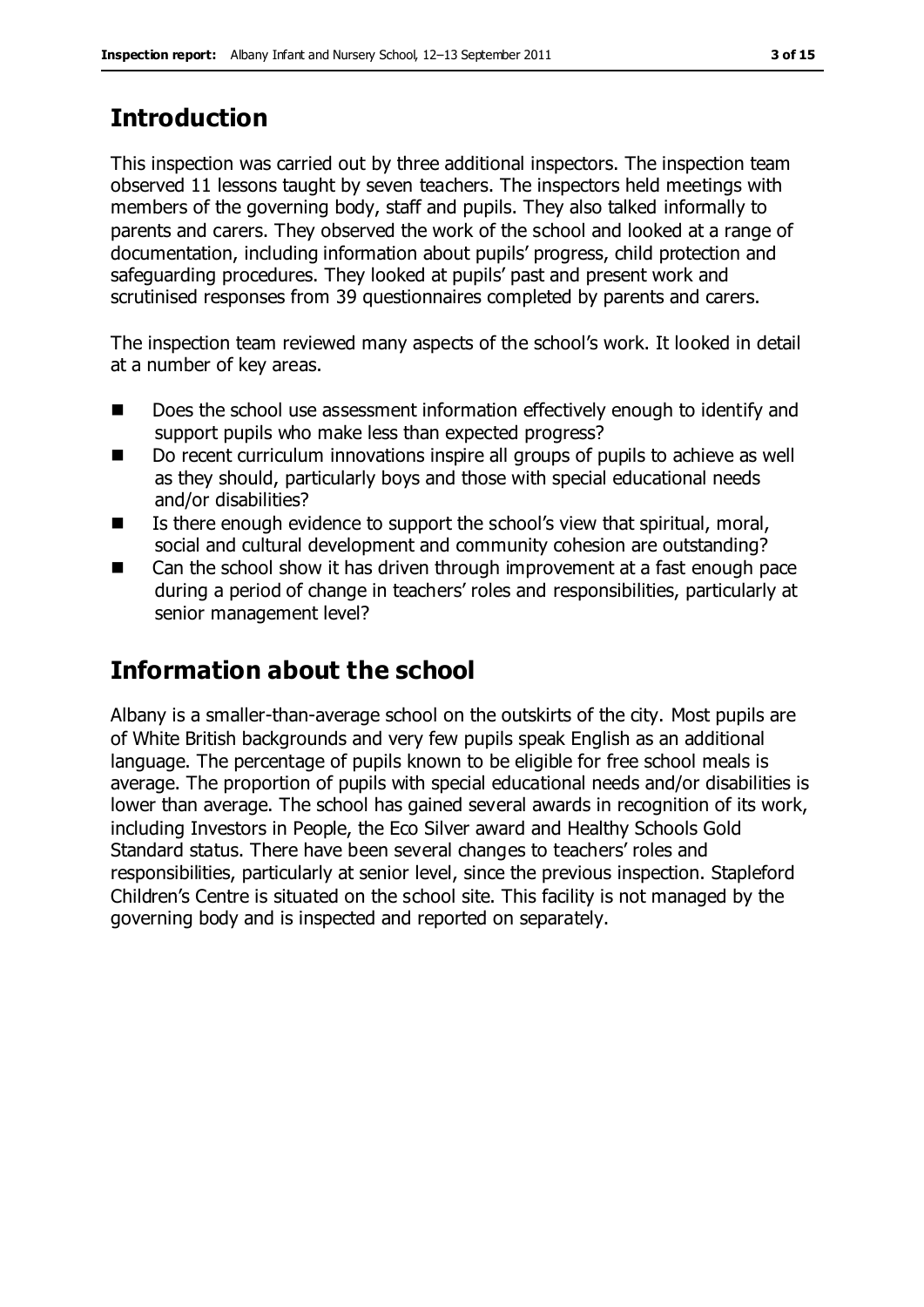# **Inspection judgements**

## **Overall effectiveness: how good is the school? 2**

#### **The school's capacity for sustained improvement 2**

### **Main findings**

Albany is a school that has maintained the good quality of education found in the previous inspection. Its success is largely due to the determination of the headteacher and staff to sustain improvement. They work together well as a team and create a warm, friendly and secure working environment. The teamwork between teaching assistants and teachers is impressive and makes a major contribution to pupils' learning. Attendance is above average because children like school a great deal. There is a strong sense of community, and parents, carers and staff rightly hold the school in high regard. Numerous appreciative comments, such as, 'The school provides an excellent environment for my child', aptly sum up the high level of satisfaction. Parents are unanimous in their view that the school keeps their children safe. In discussion, pupils have an excellent understanding of why they feel safe at all times. They are totally confident that any concerns they may have are taken very seriously, listened to, acted upon and dealt with very effectively and as a matter of urgency.

By the time pupils leave, they typically reach above average standards. After a good start in the Early Years Foundation Stage, pupils continue to make good progress throughout Key Stage 1. Those with special educational needs and/or disabilities and those learning English as an additional language achieve well because high quality support is accurately targeted at their individual needs. Recent initiatives, such as those to encourage greater enthusiasm among boys for writing have shown some success but have not secured a full impact on standards. This is because, although better motivated, boys sometimes find it difficult to write at length. Systems for tracking the progress of individual pupils have gone from strength to strength. As a result, boys and girls of all abilities make equally good progress because the work set more accurately matches individual needs and abilities. Potential underachievement is identified at an early stage and excellent intervention strategies quickly get pupils back on track.

Teaching and learning are of good quality. Teachers and other adults manage pupils exceptionally well, enabling pupils to settle quickly into their new classes. Staff do much to make learning enjoyable. As a result, classrooms are very positive environments, where pupils want to succeed. The curriculum is good. Pupils enjoy an impressively good range of sporting activities that make a major contribution towards pupils' excellent understanding of healthy lifestyles. The curriculum has been adapted well to motivate and engage pupils' interest. However, there are not always enough opportunities for pupils to develop confidence with writing from an early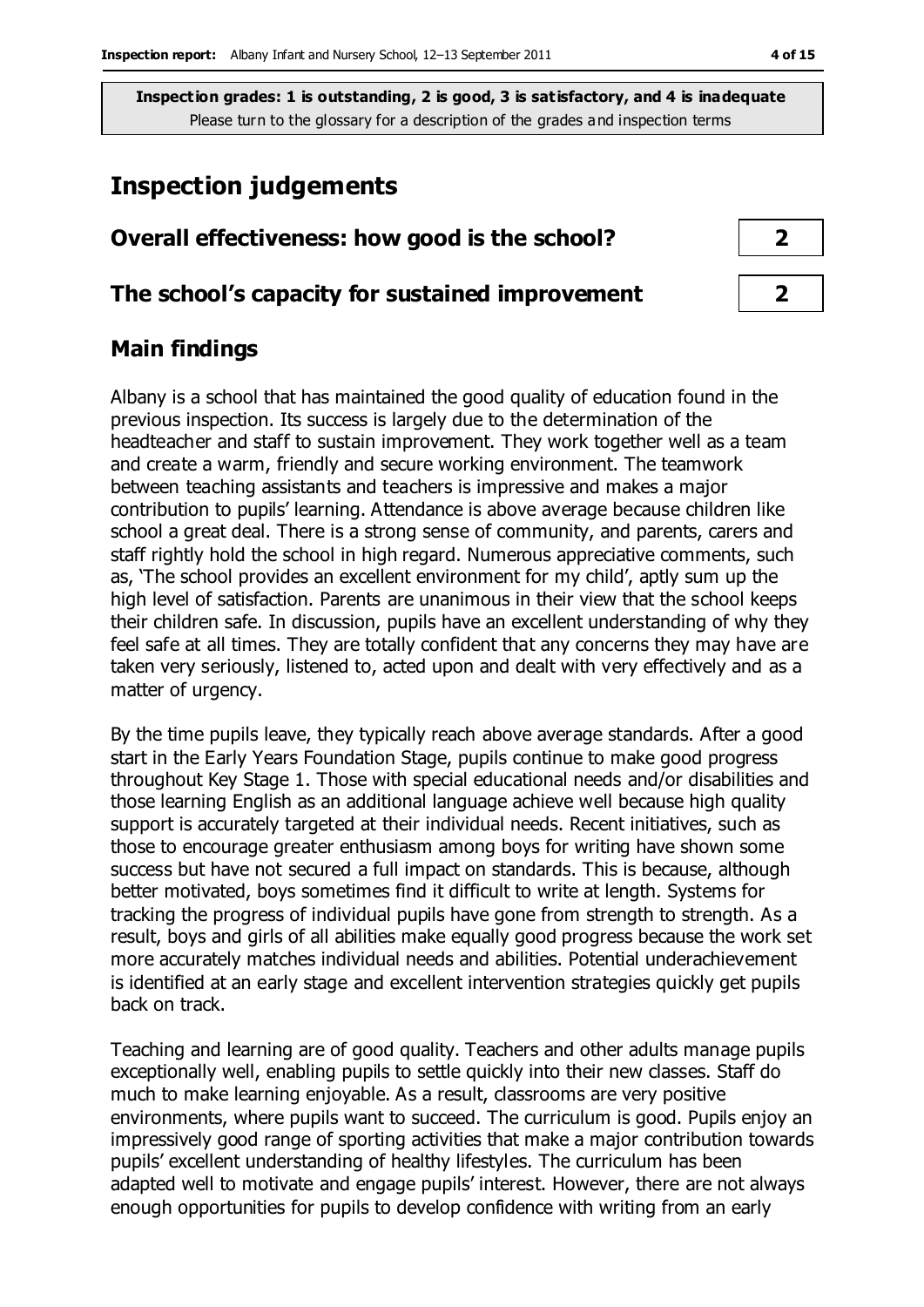stage or extend their literacy skills across different subjects. Information and communication technology is a far more integral part of learning than in the past. A particular strength of the good care, guidance and support is the wealth of opportunities provided to support pupils and families whose circumstances make them potentially vulnerable.

Senior leaders have adapted well to their new roles and responsibilities. They have a clear vision for improvement and the school has moved on at a brisk pace since its previous inspection. The monitoring of teaching and learning is of good quality. Strategic planning is good and is increasingly underpinned by precise data analysis of pupils' progress. Although the governing body is very supportive of the school, it does not have a prominent enough role in monitoring the impact of initiatives on pupils' learning outcomes. Senior leaders have a secure understanding of strengths and weaknesses. They know their school well and self-evaluation is mostly accurate. The overall picture for Albany is positive. Good leadership, combined with effective tracking systems that accelerate progress and good quality monitoring and evaluation procedures, ensure the school has a good capacity to improve.

# **What does the school need to do to improve further?**

- Raise standards in boys' writing by:
	- extending the range of opportunities that are specifically designed to  $\frac{1}{2}$ engage the interest of boys as well as girls
	- providing greater opportunities for pupils to practise writing skills across the curriculum
	- developing boys' interest in writing at an early stage so that they sustain an enthusiasm as they move through the school.
- Extend the governing body's oversight of the school and develop its role in determining the strategic direction for the school by:
	- ensuring that the governing body gathers first-hand evidence about the school's work so that it is better informed to support and challenge the school in bringing about improvement.

# **Outcomes for individuals and groups of pupils 2**

Children typically join the school with skills, knowledge and understanding that are below the levels expected of children at this age. On entry to nursery, early literacy skills are particularly weak. The Early Years Foundation Stage provides well for the school's youngest children, enabling an average proportion to move into Year 1 having achieved the early learning goals. In Key Stage 1, the impact of initiatives, such as 'Expert Writing' groups, enables some pupils, particularly those with special educational needs and/or disabilities, to make good progress. Tailored support for pupils who speak English as an additional language enables them to enjoy success and participate fully in school life. Boys' writing is a whole-school priority and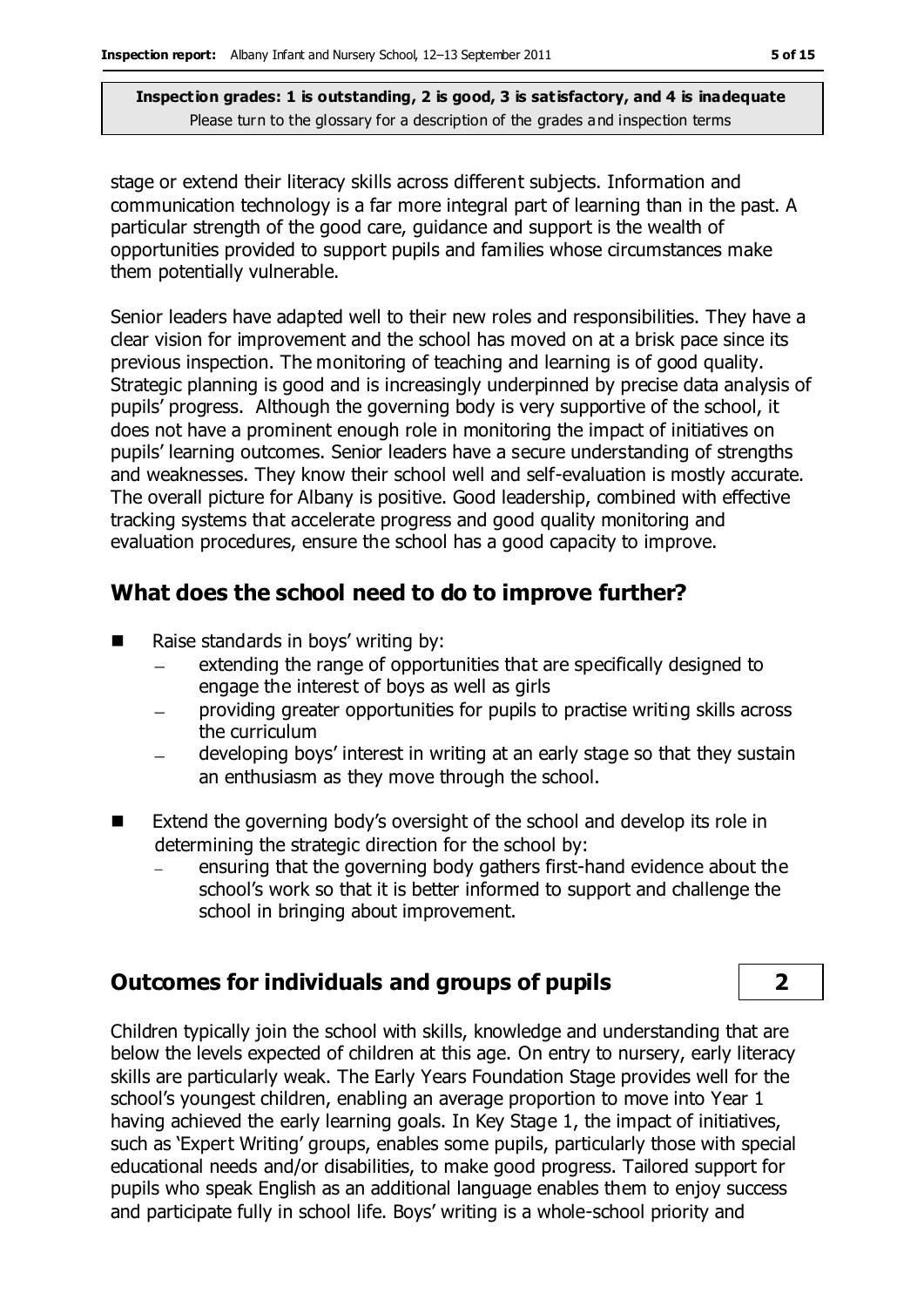'independent writing books' have greatly improved pupils' enjoyment of writing because they can see how much progress they have made. Good quality assessment and effective focus group activities also make a strong contribution to pupils' learning. A good example of this was seen in a successful Year 2 numeracy lesson, where the pupils were developing their counting skills. The teamwork of the teacher and teaching assistant in their focus group work was of the highest quality, enabling pupils of all abilities to make rapid progress. Tasks were skilfully adapted as the teacher assessed pupils' levels of understanding. Good quality questioning, combined with the effective use of mathematical vocabulary and a security with the subject that allowed pupils to discover number patterns for themselves, contributed greatly to good learning.

Pupils are very proud of their school and know they are part of a caring community. They have a highly developed sense of what constitutes feeling safe. Initiatives, such as 'Stranger Danger', are particularly effective in promoting pupils' awareness of the risks they may meet beyond the school gates. Pupils greatly enjoy their school meals and say they particularly like all the vegetables. They know how important drinking water, eating healthily and participating in activities such as 'Wake and Shake' are in helping them to learn. Strong links with providers, such as Nottingham Forest Football Club, combined with coaching sessions in tennis and hockey, make a major contribution to pupils' awareness of how to keep fit and active. The school richly deserves its Healthy Schools Gold status. Behaviour is good because pupils like and respect each other. Playground pals help to make playtimes harmonious social occasions. Pupils' moral and social growth is particularly strong. Creative and artistic opportunities greatly enhance pupils' cultural development. However, there are missed opportunities for the school to strengthen pupils' awareness of the richness and diversity of culture that exists within close proximity. By the time pupils leave, their good academic and secure personal skills ensure they are well prepared for the next stage of their education.

| Pupils' achievement and the extent to which they enjoy their learning                                       |               |  |
|-------------------------------------------------------------------------------------------------------------|---------------|--|
| Taking into account:                                                                                        |               |  |
| Pupils' attainment <sup>1</sup>                                                                             | 2             |  |
| The quality of pupils' learning and their progress                                                          | $\mathcal{P}$ |  |
| The quality of learning for pupils with special educational needs and/or disabilities<br>and their progress | 2             |  |
| The extent to which pupils feel safe                                                                        |               |  |
| Pupils' behaviour                                                                                           |               |  |
| The extent to which pupils adopt healthy lifestyles                                                         |               |  |
| The extent to which pupils contribute to the school and wider community                                     |               |  |

#### These are the grades for pupils' outcomes

 $\overline{a}$ 

<sup>1</sup> The grades for attainment and attendance are: 1 is high; 2 is above average; 3 is broadly average; and 4 is low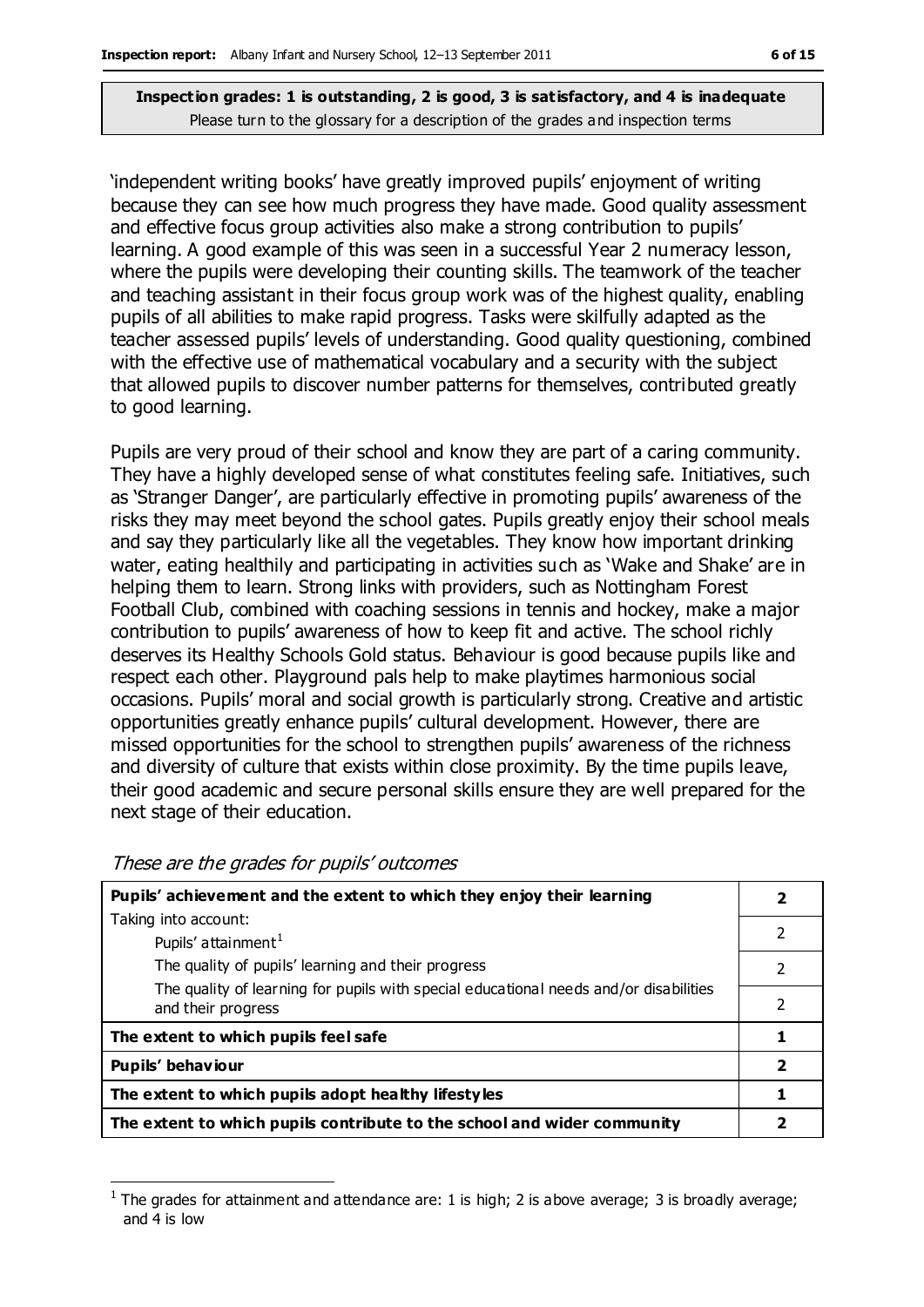| The extent to which pupils develop workplace and other skills that will<br>contribute to their future economic well-being | 2 |
|---------------------------------------------------------------------------------------------------------------------------|---|
| Taking into account:<br>Pupils' attendance <sup>1</sup>                                                                   |   |
| The extent of pupils' spiritual, moral, social and cultural development                                                   |   |

### **How effective is the provision?**

Parents and carers rightly believe their children are taught well. There are many strong features within teaching and learning. Teachers' professional, calm approach aids good learning. Planning is of high quality, reflecting teachers' accurate assessments of pupils' next steps in learning. Good use of questioning successfully prompts pupils to find out more and explain what they think. Staff develop highly effective relationships with pupils. As a result, pupils' enjoyment motivates them to do their best. Occasionally, some tasks lack sufficient challenge, particularly when pupils are working on independent activities.

The curriculum is innovative and exciting. Themed events, such as 'Healthy Living Week', promote key skills in a meaningful way, because they combine learning across a range of subjects. The introduction of whole-school topics has provided greater creativity and enabled curriculum coordinators to oversee continuity and progression more effectively. Much learning is practically based, with numerous opportunities for pupils to explore and investigate. This approach engages boys' interest well. A strong personal, health and social education programme makes a major contribution to pupils' good personal development. Pupils particularly appreciate the numerous visits and visitors that greatly enhance their learning. Effective curriculum links with the adjacent junior school, and a good quality transition programme, aid continuity and help pupils to transfer confidently at the end of Year 2.

The school is a supportive, caring community, where pupils' welfare is given a high priority. Pupils know that staff have their best interests at heart and that they are valued as individuals. Sensitive and well-targeted support enables pupils who may be potentially vulnerable to enjoy success. The school works well with external agencies to access additional guidance when this is required. As a result, pupils thrive, both in their academic and personal development. Attendance is monitored with great rigour and pupils are made very aware of the beneficial impact good attendance has on their learning. Good links with the adjoining Children's Centre enable a smooth transition.

| These are the grades for the quality of provision |
|---------------------------------------------------|
|---------------------------------------------------|

| The quality of teaching                                                  |  |
|--------------------------------------------------------------------------|--|
| Taking into account:                                                     |  |
| The use of assessment to support learning                                |  |
| The extent to which the curriculum meets pupils' needs, including, where |  |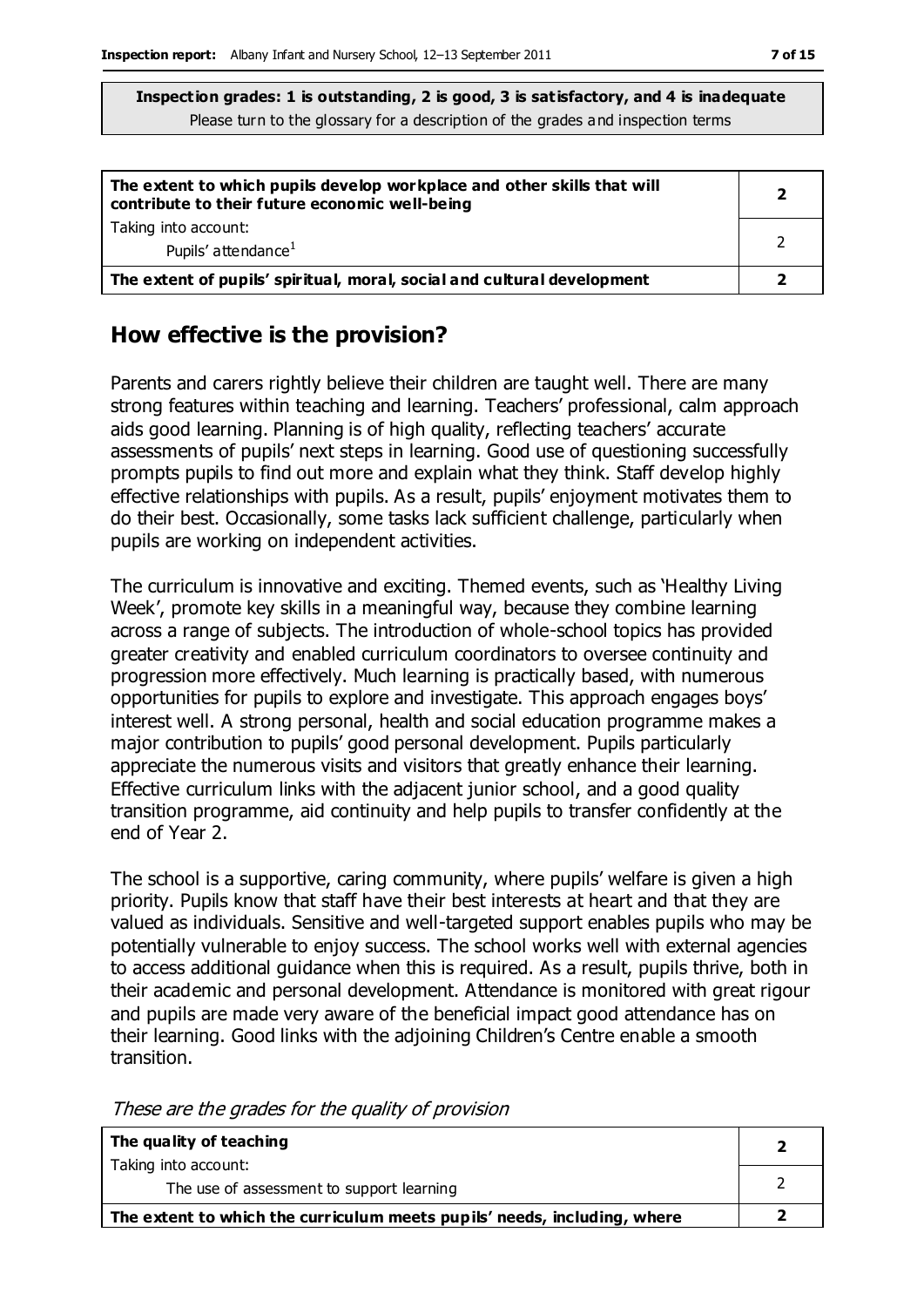| relevant, through partnerships                  |  |
|-------------------------------------------------|--|
| The effectiveness of care, guidance and support |  |

#### **How effective are leadership and management?**

The relatively new leadership team has been instrumental in instilling the ambition to bring about improvement. The headteacher and deputy headteacher have a clear view of what is working well and where further improvements can be made. The monitoring of teaching and learning is good and has resulted in the development of a consistently strong teaching team. Written feedback for staff on their performance is of high quality. Professional development for all staff is a key feature in the school's success. Partnerships, such as the school's current collaboration with Nottingham Trent University on a project to develop the teaching and learning of reading and writing links, make a good contribution to pupils' learning.

The governing body monitors specific areas of the school's work, such as safeguarding and child protection, well. Safeguarding procedures are secure, meet requirements and follow good practice. All documentation is meticulously kept and procedures for child protection training are of high quality. Good links with parents and carers do much to enhance pupils' learning. The school is strongly inclusive and promotes equality of opportunities well. By providing individualised support, it breaks down any potential barriers to learning. There is no discrimination and every pupil has the same opportunities to join in with school activities and make a contribution. Community cohesion is very strong at a local level. Albany is a harmonious and happy school. It takes an active part in community life through, for example, its participation in the local carnival. Responsibilities, such as involvement in the school council and Eco groups, give pupils a good understanding of how they can enhance the quality of life for others. The school reaches out to the community beyond the school gates through its many links with partner institutions. At a national level, links with a culturally more diverse school are developing well. At a global level, there are plans to develop a link with a school overseas but this is not fully established.

**The effectiveness of leadership and management in embedding ambition and driving improvement** Taking into account: The leadership and management of teaching and learning **2**  $\overline{2}$ **The effectiveness of the governing body in challenging and supporting the school so that weaknesses are tackled decisively and statutory responsibilities met 3 The effectiveness of the school's engagement with parents and carers 2 The effectiveness of partnerships in promoting learning and well-being 2 The effectiveness with which the school promotes equality of opportunity and tackles discrimination <sup>2</sup>**

These are the grades for leadership and management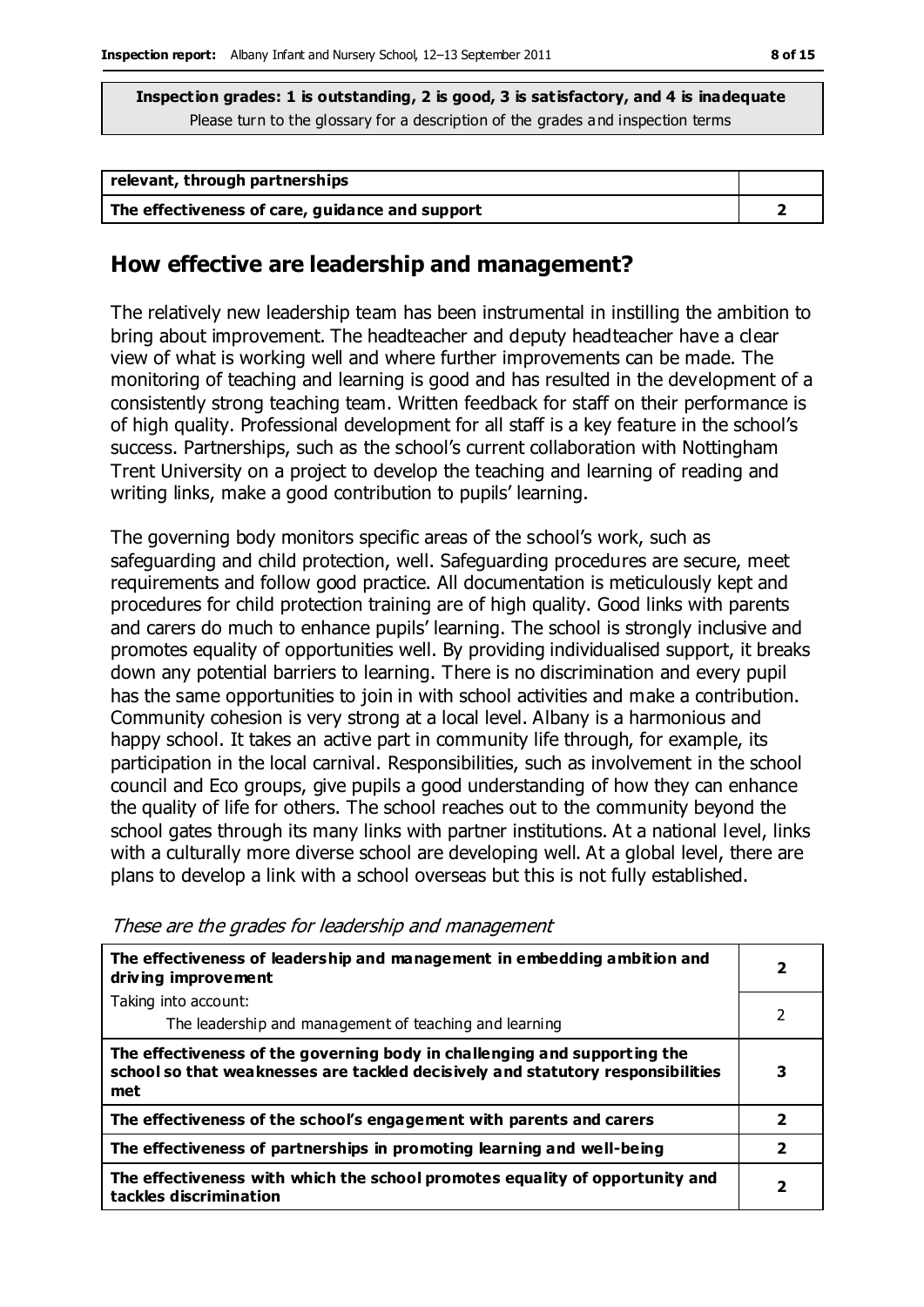| The effectiveness of safeguarding procedures                                            |  |
|-----------------------------------------------------------------------------------------|--|
| The effectiveness with which the school promotes community cohesion                     |  |
| The effectiveness with which the school deploys resources to achieve value for<br>money |  |

# **Early Years Foundation Stage**

Throughout the Early Years Foundation Stage, children make good progress. The strong focus on personal, social and emotional development enables children to grow in confidence. Staff create a warm, nurturing environment where children feel very secure. A calm atmosphere prevails, and adults develop firm relationships with families, enabling children to settle quickly into routines. Parents and carers value the opportunities they receive to become involved in their child's education right from the start. Those children who need additional support make rapid progress because staff give them highly effective one-to-one attention. The Early Years Foundation Stage classrooms are fun places to be and learning is exciting. Children develop a good early understanding of how to stay fit and healthy. They are provided with a wealth of motivating experiences to explore and investigate for themselves. During the inspection, despite only being in nursery a few days, children were already inquisitive and eager to search for the frog in the outdoor learning area. Staff make good use of outdoor space but the layout of the building sometimes makes it difficult for staff to supervise children working in different areas. This sometimes restricts children's freedom of choice to work indoors or outside. The balance between independent and adult-led activities is just right. Teaching is consistently good and is at its most effective when children are working in small groups. However, there is not always enough challenge for the higher attaining children when working independently. Careful observations provide valuable insight into the progress of individual children. Assessment information contained in, for example, children's 'Look How Clever I Am' books are particularly effective because children enjoy a good visual record of the progress they have made. Leadership and management of the Early Years Foundation Stage are good. Staff have a firm understanding of strengths and weaknesses, share the same vision and have a clear direction for improvement.

These are the grades for the Early Years Foundation Stage

| Overall effectiveness of the Early Years Foundation Stage                    |  |  |
|------------------------------------------------------------------------------|--|--|
| Taking into account:                                                         |  |  |
| Outcomes for children in the Early Years Foundation Stage                    |  |  |
| The quality of provision in the Early Years Foundation Stage                 |  |  |
| The effectiveness of leadership and management of the Early Years Foundation |  |  |
| Stage                                                                        |  |  |

## **Views of parents and carers**

A lower than average proportion of parents and carers responded to the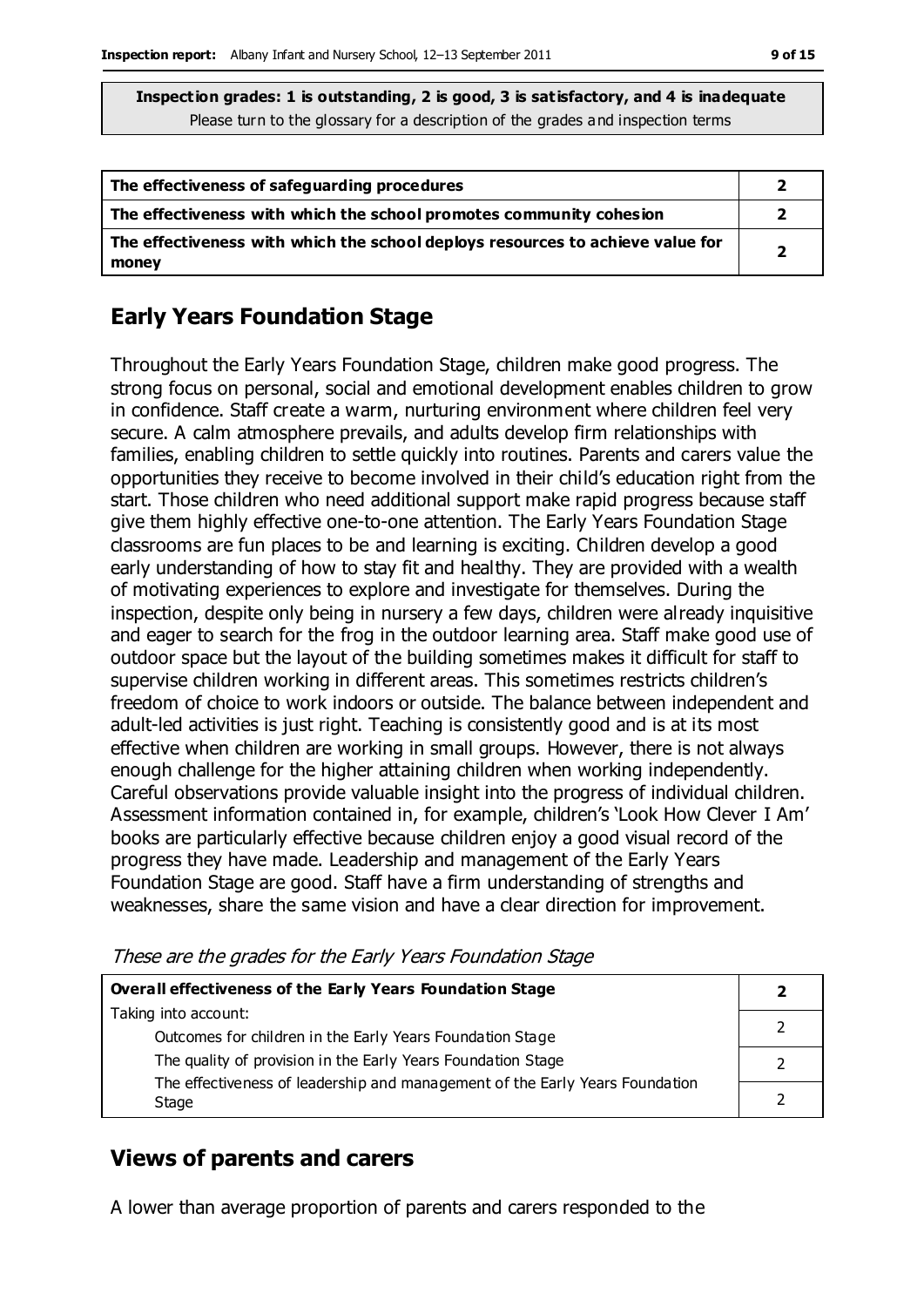questionnaire. Some explained that, because their children were new to the school, they did not feel they had enough information to answer all the questions. Those that replied are overwhelmingly supportive of the school. They particularly like the fact that their children feel safe and enjoy school a great deal. They believe the quality of teaching is good and are confident the school meets their child's particular needs.

Very few parents or carers expressed concerns and these tended to be of an individual nature. The lead inspector followed up with the school any matters raised. Inspectors also spoke to parents and carers informally to gain a wider view and found a high level of satisfaction.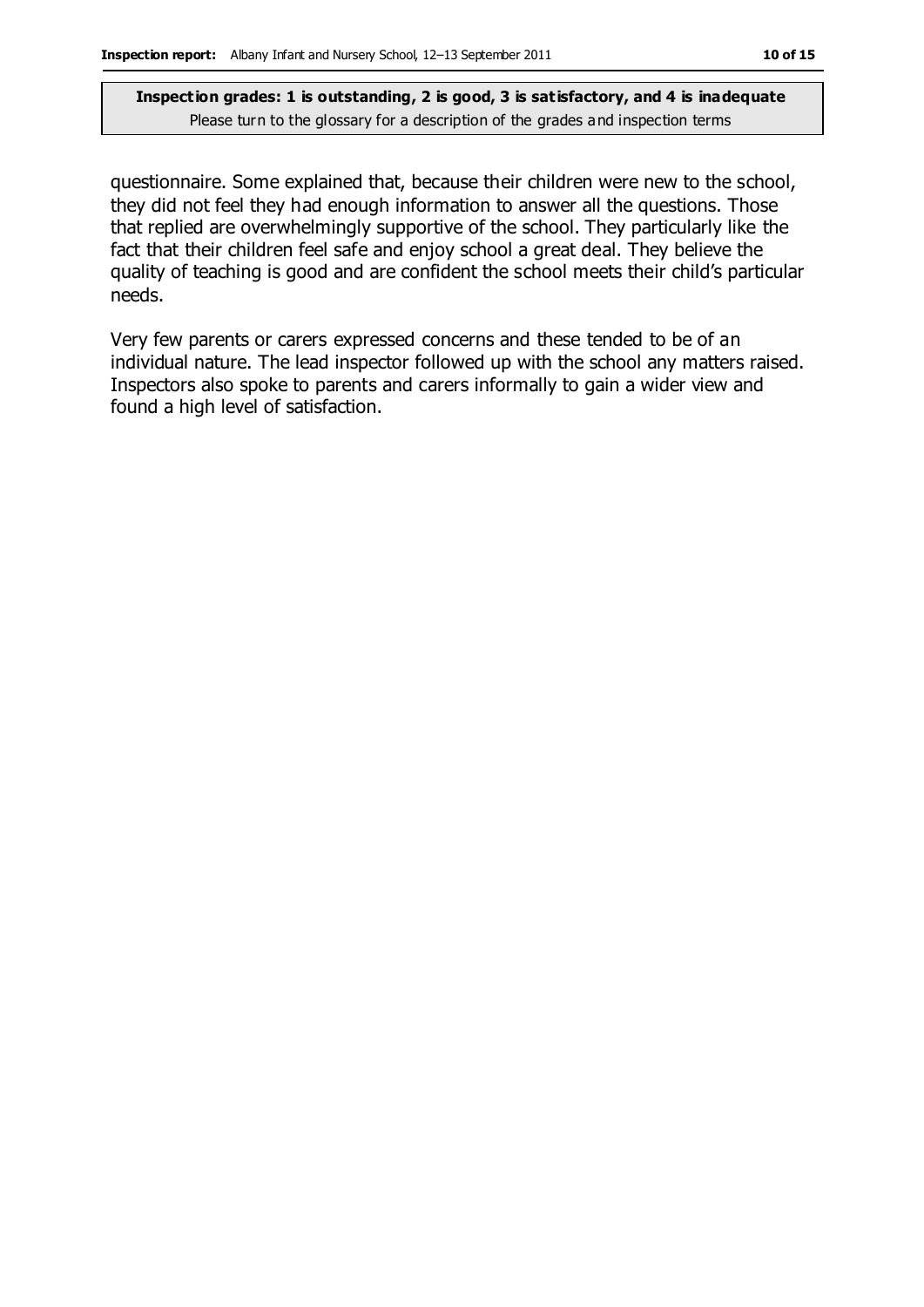#### **Responses from parents and carers to Ofsted's questionnaire**

Ofsted invited all the registered parents and carers of pupils registered at Albany Infant and Nursery School to complete a questionnaire about their views of the school.

In the questionnaire, parents and carers were asked to record how strongly they agreed with 13 statements about the school.

The inspection team received 39 completed questionnaires by the end of the on-site inspection. In total, there are 175 pupils registered at the school.

| <b>Statements</b>                                                                                                                                                                                                                                       | <b>Strongly</b><br>agree |               | <b>Agree</b> |               | <b>Disagree</b> |               | <b>Strongly</b><br>disagree |               |
|---------------------------------------------------------------------------------------------------------------------------------------------------------------------------------------------------------------------------------------------------------|--------------------------|---------------|--------------|---------------|-----------------|---------------|-----------------------------|---------------|
|                                                                                                                                                                                                                                                         | <b>Total</b>             | $\frac{0}{0}$ | <b>Total</b> | $\frac{0}{0}$ | <b>Total</b>    | $\frac{0}{0}$ | <b>Total</b>                | $\frac{1}{2}$ |
| My child enjoys school                                                                                                                                                                                                                                  | 22                       | 58            | 16           | 42            | 0               | 0             | 0                           | $\Omega$      |
| The school keeps my child<br>safe                                                                                                                                                                                                                       | 26                       | 68            | 12           | 32            | $\mathbf 0$     | $\mathbf 0$   | $\mathbf{0}$                | $\mathbf 0$   |
| The school informs me about<br>my child's progress                                                                                                                                                                                                      | 19                       | 50            | 14           | 37            | $\overline{2}$  | 5             | $\mathbf 0$                 | $\mathbf 0$   |
| My child is making enough<br>progress at this school                                                                                                                                                                                                    | 22                       | 58            | 11           | 29            | $\overline{2}$  | 5             | $\mathbf 0$                 | $\mathbf 0$   |
| The teaching is good at this<br>school                                                                                                                                                                                                                  | 24                       | 63            | 12           | 32            | 0               | $\mathbf 0$   | $\mathbf 0$                 | $\mathbf 0$   |
| The school helps me to<br>support my child's learning                                                                                                                                                                                                   | 21                       | 55            | 14           | 37            | $\mathbf{1}$    | 3             | $\mathbf 0$                 | $\mathbf 0$   |
| The school helps my child to<br>have a healthy lifestyle                                                                                                                                                                                                | 24                       | 63            | 11           | 29            | $\mathbf{1}$    | 3             | $\mathbf 0$                 | $\mathbf 0$   |
| The school makes sure that<br>my child is well prepared for<br>the future (for example<br>changing year group,<br>changing school, and for<br>children who are finishing<br>school, entering further or<br>higher education, or entering<br>employment) | 18                       | 47            | 15           | 39            | 0               | $\mathbf 0$   | $\mathbf{1}$                | 3             |
| The school meets my child's<br>particular needs                                                                                                                                                                                                         | 22                       | 58            | 14           | 37            | $\mathbf{1}$    | 3             | $\mathbf 0$                 | $\mathbf 0$   |
| The school deals effectively<br>with unacceptable behaviour                                                                                                                                                                                             | 17                       | 45            | 17           | 45            | $\overline{2}$  | 5             | $\mathbf 0$                 | $\mathbf 0$   |
| The school takes account of<br>my suggestions and<br>concerns                                                                                                                                                                                           | 19                       | 50            | 16           | 42            | $\mathbf{1}$    | 3             | $\mathbf 0$                 | $\mathbf 0$   |
| The school is led and<br>managed effectively                                                                                                                                                                                                            | 25                       | 66            | 10           | 26            | $\mathbf{1}$    | 3             | $\mathbf 0$                 | $\mathbf 0$   |
| Overall, I am happy with my<br>child's experience at this<br>school                                                                                                                                                                                     | 27                       | 71            | 9            | 24            | $\mathbf{1}$    | 3             | $\mathbf 0$                 | 0             |

The table above summarises the responses that parents and carers made to each statement. The percentages indicate the proportion of parents and carers giving that response out of the total number of completed questionnaires. Where one or more parents and carers chose not to answer a particular question, the percentages will not add up to 100%.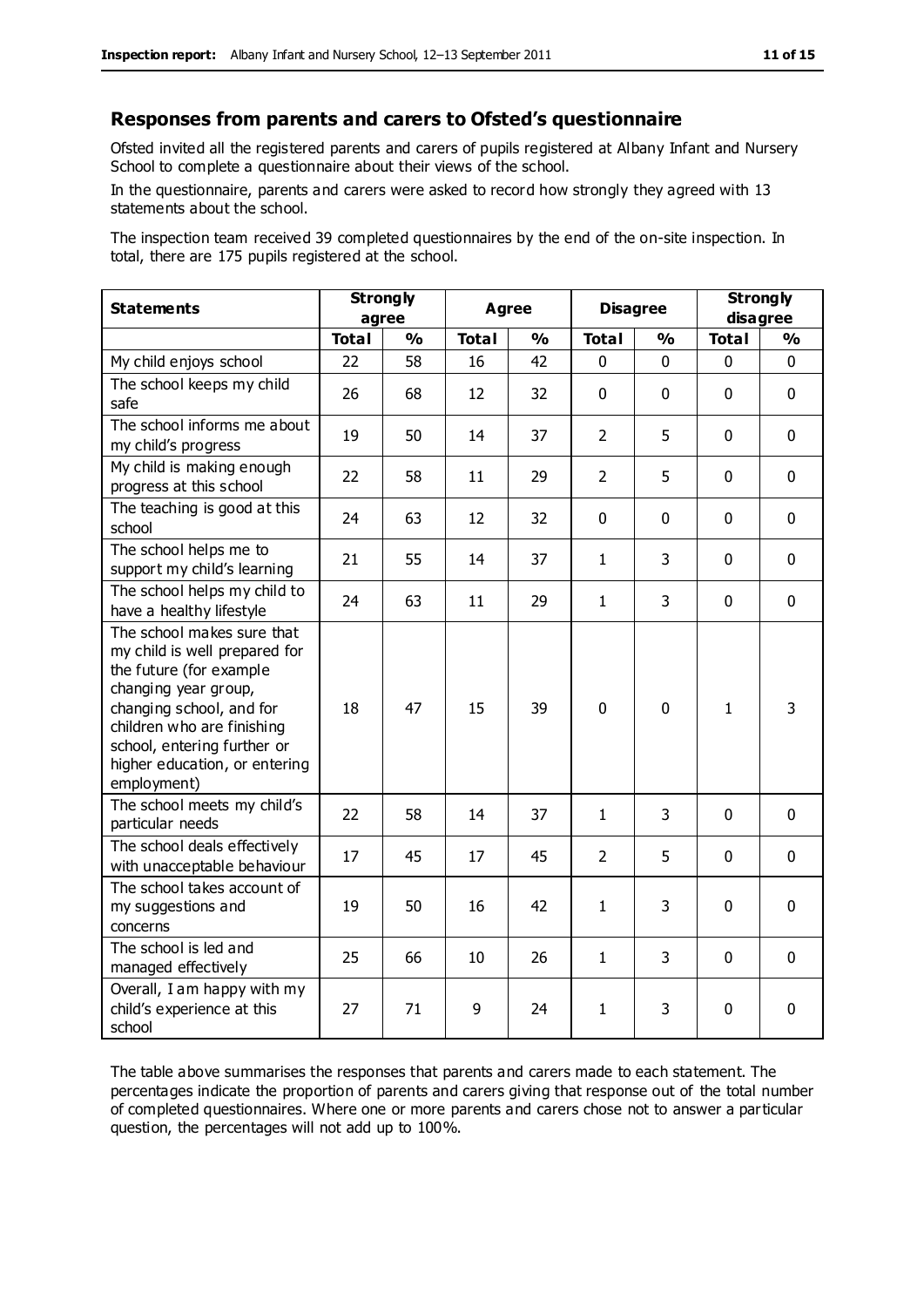# **Glossary**

## **What inspection judgements mean**

| <b>Grade</b> | <b>Judgement</b> | <b>Description</b>                                                                                                   |
|--------------|------------------|----------------------------------------------------------------------------------------------------------------------|
| Grade 1      | Outstanding      | These features are highly effective. An outstanding<br>school provides exceptionally well for all its pupils' needs. |
|              |                  |                                                                                                                      |
| Grade 2      | Good             | These are very positive features of a school. A school                                                               |
|              |                  | that is good is serving its pupils well.                                                                             |
| Grade 3      | Satisfactory     | These features are of reasonable quality. A satisfactory                                                             |
|              |                  | school is providing adequately for its pupils.                                                                       |
| Grade 4      | Inadequate       | These features are not of an acceptable standard. An                                                                 |
|              |                  | inadequate school needs to make significant                                                                          |
|              |                  | improvement in order to meet the needs of its pupils.                                                                |
|              |                  | Ofsted inspectors will make further visits until it                                                                  |
|              |                  | improves.                                                                                                            |

### **Overall effectiveness of schools**

|                       | Overall effectiveness judgement (percentage of schools) |      |                     |                   |
|-----------------------|---------------------------------------------------------|------|---------------------|-------------------|
| <b>Type of school</b> | <b>Outstanding</b>                                      | Good | <b>Satisfactory</b> | <b>Inadequate</b> |
| Nursery schools       | 43                                                      | 47   | 10                  |                   |
| Primary schools       | 6                                                       | 46   | 42                  |                   |
| Secondary             | 14                                                      | 36   | 41                  |                   |
| schools               |                                                         |      |                     |                   |
| Sixth forms           | 15                                                      | 42   | 41                  | 3                 |
| Special schools       | 30                                                      | 48   | 19                  |                   |
| Pupil referral        | 14                                                      | 50   | 31                  |                   |
| units                 |                                                         |      |                     |                   |
| All schools           | 10                                                      | 44   | 39                  |                   |

New school inspection arrangements were introduced on 1 September 2009. This means that inspectors now make some additional judgements that were not made previously.

The data in the table above are for the period 1 September 2010 to 08 April 2011 and are consistent with the latest published official statistics about maintained school inspection o utcomes (see [www.ofsted.gov.uk\)](http://www.ofsted.gov.uk/).

The sample of schools inspected during 2010/11 was not representative of all schools nationally, as weaker schools are inspected more frequently than good or outstanding schools.

Percentages are rounded and do not always add exactly to 100.

Sixth form figures reflect the judgements made for the overall effectiveness of the sixth form in secondary schools, special schools and pupil referral units.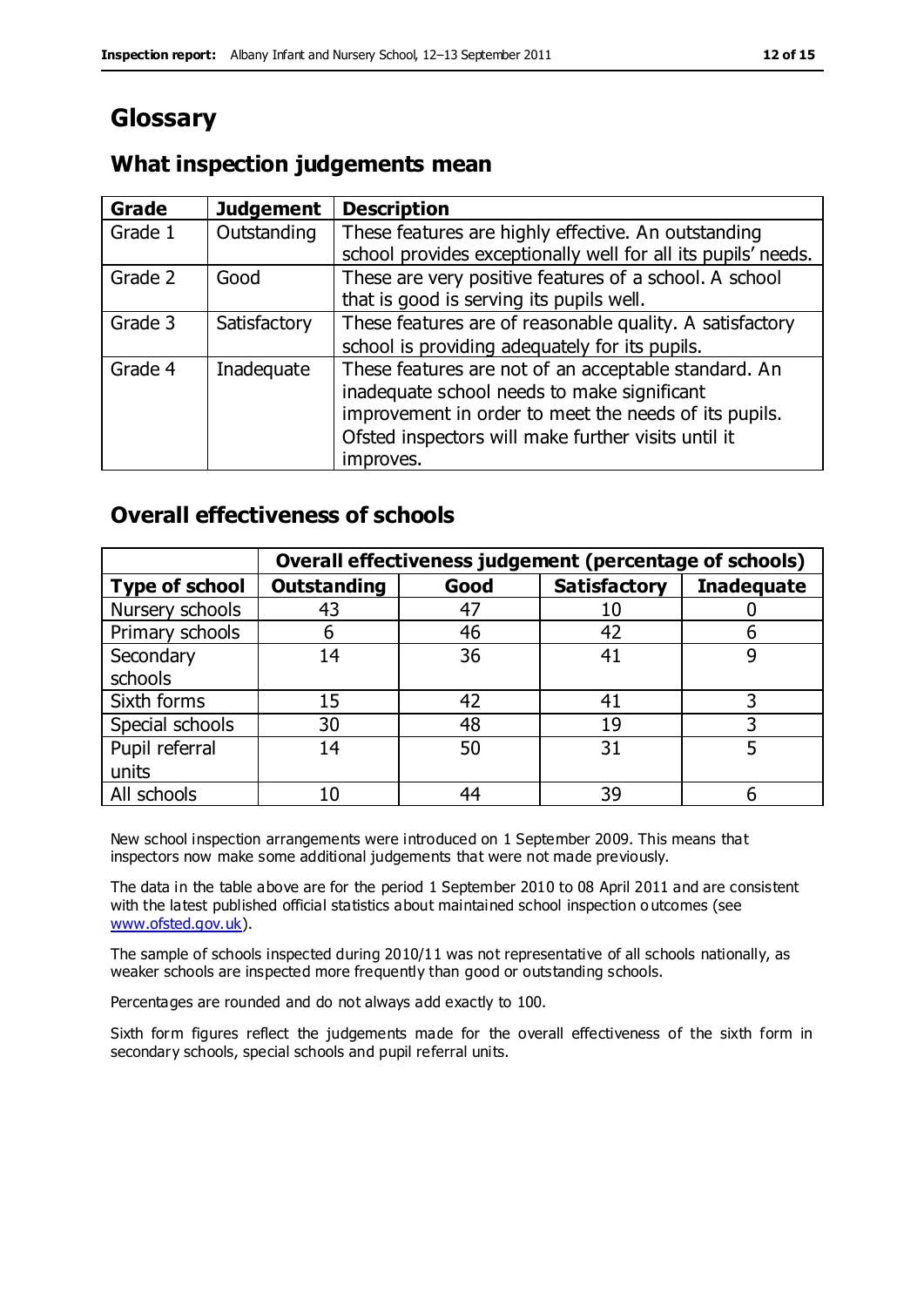# **Common terminology used by inspectors**

| Achievement:               | the progress and success of a pupil in their<br>learning, development or training.                                                                                                                                                                                                                                           |  |  |
|----------------------------|------------------------------------------------------------------------------------------------------------------------------------------------------------------------------------------------------------------------------------------------------------------------------------------------------------------------------|--|--|
| Attainment:                | the standard of the pupils' work shown by test and<br>examination results and in lessons.                                                                                                                                                                                                                                    |  |  |
| Capacity to improve:       | the proven ability of the school to continue<br>improving. Inspectors base this judgement on what<br>the school has accomplished so far and on the<br>quality of its systems to maintain improvement.                                                                                                                        |  |  |
| Leadership and management: | the contribution of all the staff with responsibilities,<br>not just the headteacher, to identifying priorities,<br>directing and motivating staff and running the<br>school.                                                                                                                                                |  |  |
| Learning:                  | how well pupils acquire knowledge, develop their<br>understanding, learn and practise skills and are<br>developing their competence as learners.                                                                                                                                                                             |  |  |
| Overall effectiveness:     | inspectors form a judgement on a school's overall<br>effectiveness based on the findings from their<br>inspection of the school. The following judgements,<br>in particular, influence what the overall<br>effectiveness judgement will be.                                                                                  |  |  |
|                            | The school's capacity for sustained<br>×<br>improvement.<br>Outcomes for individuals and groups of<br>п<br>pupils.<br>The quality of teaching.<br>The extent to which the curriculum meets<br>pupils' needs, including, where relevant,<br>through partnerships.<br>The effectiveness of care, guidance and<br>ш<br>support. |  |  |
| Progress:                  | the rate at which pupils are learning in lessons and<br>over longer periods of time. It is often measured<br>by comparing the pupils' attainment at the end of a<br>key stage with their attainment when they started.                                                                                                       |  |  |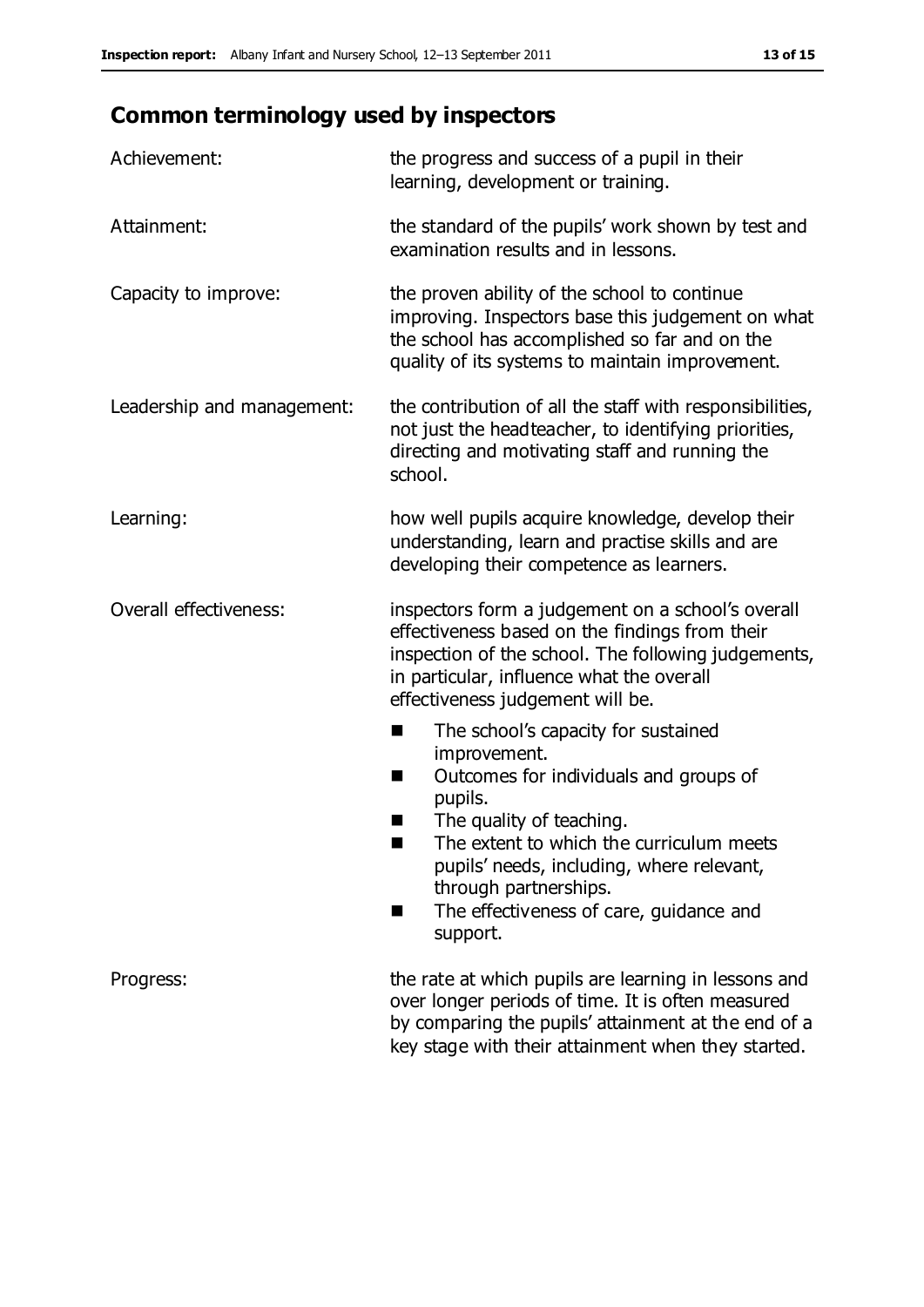#### **This letter is provided for the school, parents and carers to share with their children. It describes Ofsted's main findings from the inspection of their school.**



14 September 2011

Dear Pupils

#### **Inspection of Albany Infant and Nursery School, Nottingham, NG9 8PD**

I am one of the inspectors who came to your school not very long ago. We found you happy and friendly, and you made us feel welcome. You told us that you want to come to school or nursery every day because your work is fun and you learn a lot. That is why your attendance is so good. You like the adults who teach you and look after you and you work and play together very well. You care about each other and your behaviour is good. You have a very good understanding of how to keep safe and you know exactly what to do if you are unhappy about anything. Your understanding of how to keep fit and healthy is excellent.

You should be very proud because you go to a good school. We enjoyed talking to some of you about your work and we liked looking at your independent writing books. Some of your writing is very good. You make good progress because most of you try very hard to do your best. Everyone expects great things from you and all the staff help you to do well.

We have asked your school to improve some things. The boys are getting much better at writing but some of you need more help to do even better. We want you to enjoy your work so that you feel confident to write more without help. We have asked for you to be given more time to practise your writing in different subjects. We also want the school governors to help keep a more careful check on how you are doing.

Please help by trying even harder with your writing, keeping up that good attendance and always doing your best.

Yours sincerely

Kath Campbell Lead inspector